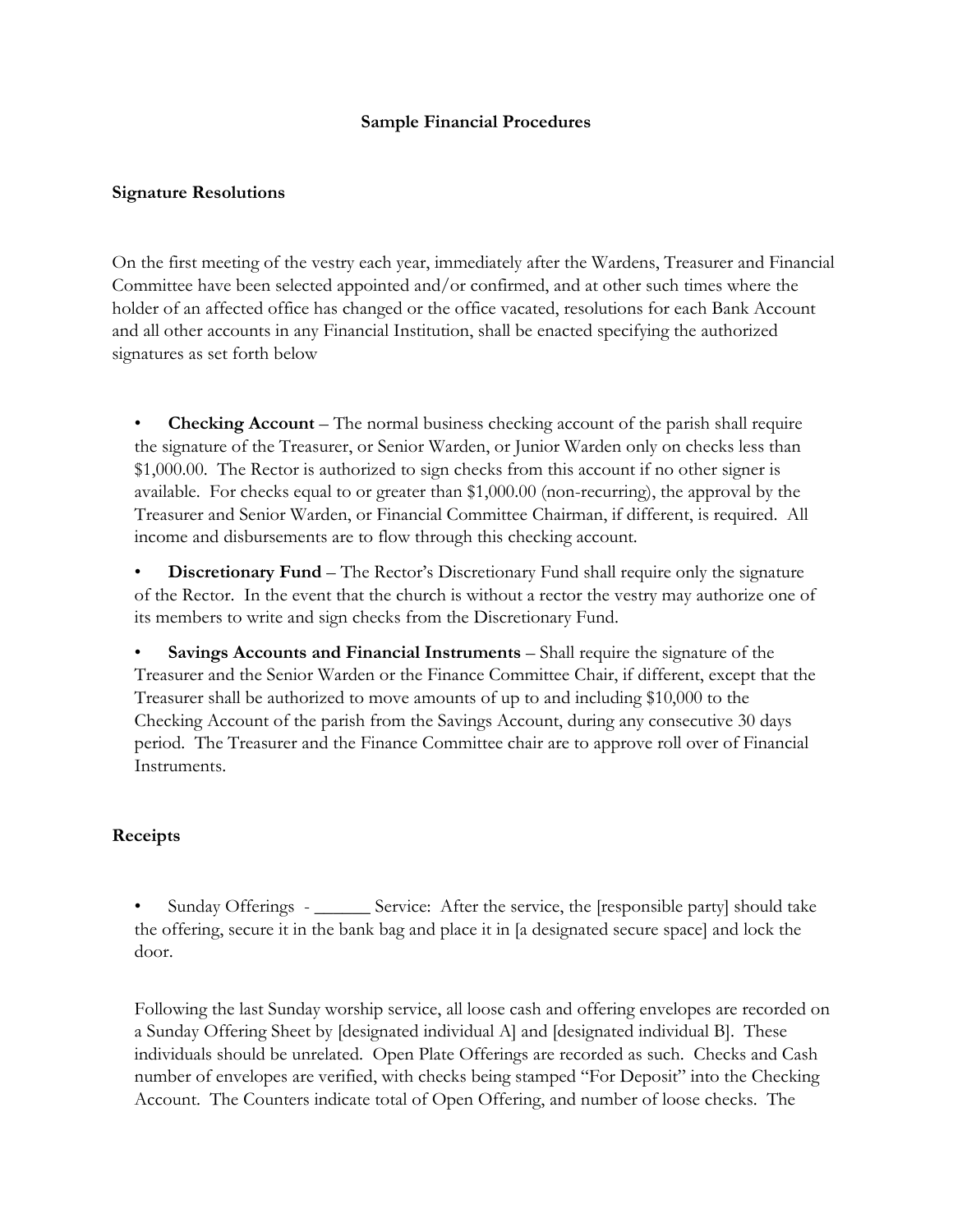[designated individual] puts the deposit in a Bank Deposit Bag and either delivers to the Night Deposit Box at [designated church banking institution]. The Parish Administrator or [designated individual C] picks up the deposit bag from the bank on Monday or the first business day following Sunday. On the first business day following the Sunday service, the Parish Administrator or [designated individual C] verifies cash in the envelopes. Any discrepancy must be reported to the Treasurer as soon as possible.

After that, the Parish Administrator or [designated individual C] prepares deposits using the Sunday Offering Tally Sheet. Copies of checks from visitors are made and used to send acknowledgement to the visitor along with information on the parish. All Sunday and mail contribution receipts are normally recorded by a volunteer supervised by the Financial Secretary into the software designated. The Parish Administrator or [designated individual C] deposits into the Checking Account at [designated church banking institution] after all reports are printed.

• Checks received by Mail – all receipts of stewardship monies are recorded on a report sheet "Received by Mail", prepared for deposit in the checking account and recorded in the Stewardship and financial software designated.

• Non-Stewardship receipts – all monies received for purposes other than member contributions, are recorded on a report sheet "Non-Stewardship Deposits", prepared for deposit in the checking account and recorded in the financial software designated.

Special Events -- A receipt, similar to the Ushers Receipt shall be filled out and returned with cash and checks to the Parish Administrator or [designated individual] by the next business day. It must be signed off by the preparer. Cash and checks must be counted and organized for deposit to [designated church banking institution]. Parish Administrator or [designated individual] shall keep copies of receipt in file.

# **Pledge Administration**

The Parish Administrator or [designated individual] maintains the records of member's pledges and fulfillment thereof. Reports are mailed to contributors and pledges following the close of the month of June and December of each year.

Pledges received in the current year, which are intended for the following year are to be recorded as a Pre-paid pledge in contributions, which will show as a Liability, and moved, by journal entry into current year pledges at the beginning of the new year.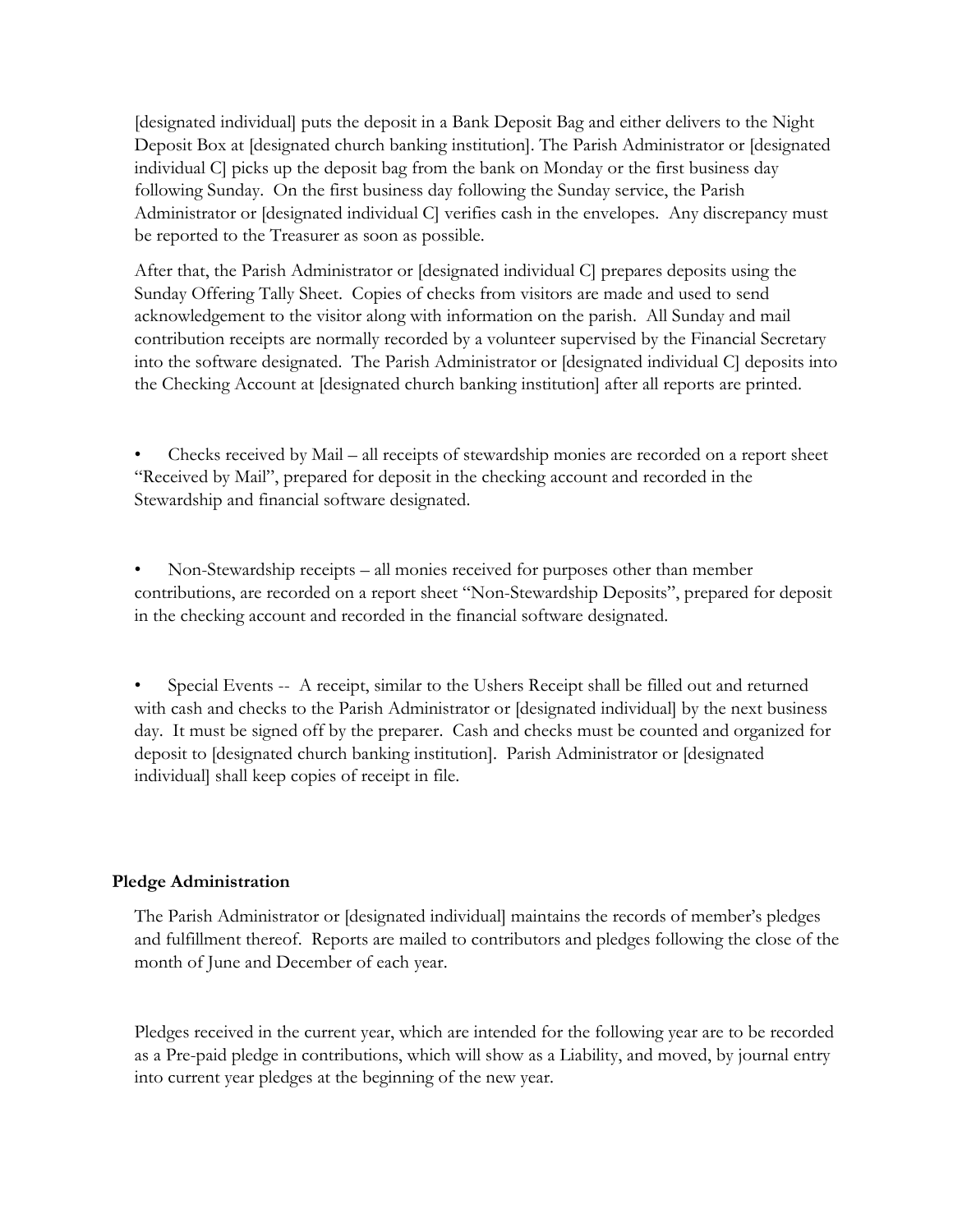#### **Disbursements**

The Treasurer, or other designated persons shall approve all invoices for payment. Invoices under \$1,000 may be approved by Treasure or other designated person alone. Invoices (nonrecurring) in excess of \$1,000 shall be approved by two individuals who must be either Treasurer, Senior Warden or Junior Warden. The Parish Administrator or [designated individual] shall enter all checks in the software designated, with checks being printed from the computer, withdrawing monies from the Checking Account.

Payroll – ADP (contracted by the Church Pension Fund) issues all payroll checks, withdrawing monies from the Checking Account for payroll, withholding taxes, taxes owed by the parish, and administration fees. The Parish Administrator or [designated individual] enters all transactions into the accounting software. ADP files all federal and state reports on behalf of the parish and sends copies to the parish.

All disbursements shall be marked as paid, with a copy of the check stub attached and filed in appropriate folders for retention for audits. Invoices for special projects or events must have the signature approval of person authorizing expenditure, as well as the Treasurer. If a regular invoice is not available, all disbursements shall be recorded on Accounts Payable Voucher.

Transfer of Funds from any account shall be authorized on a Transfer of Funds form. If the Vestry authorizes a transfer through a motion approved at a Vestry meeting, the Treasurer will request in the form the amount of Transfer and Accounts involved.

Petty Cash – The Parish Administrator or [designated individual] may maintain a petty cash account in the amount of \$25.00. As this is depleted for normal incidental and budgetary expenses it should be replenished by submitting receipts and other proper documents for all expenses paid from petty cash, to the treasurer, who shall approve the payment. The Rector or Treasurer will cash the check and return the cash to the Finance Secretary. A form for reporting Petty Cash is attached.

#### **Discretionary Fund**

A budgeted amount of \$\_\_\_\_\_\_\_ per month shall be disbursed from the Operating Account of the parish and deposited into the Rector's Discretionary Account. All monies written to the church but designated for Rector's Discretionary Fund, shall be recorded as a Current Liability and transferred On-Line by the Parish Administrator or [designated individual] to clear that amount at the end of each month. Those donations are recorded in the Stewardship records of the member.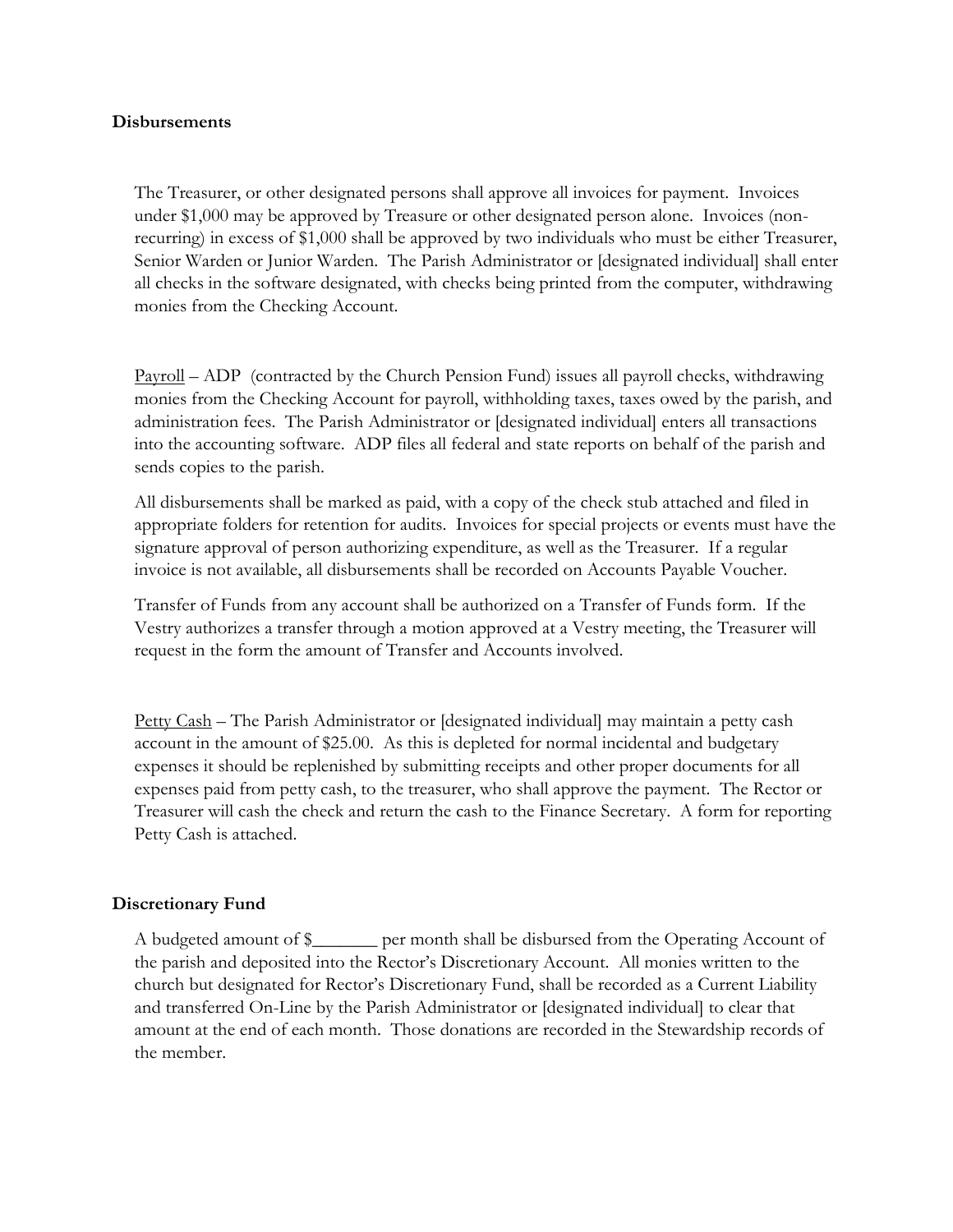Bank Account – The Bank Account for the Discretionary Fund shall be designated in the form as follows:

\_\_\_\_\_\_\_\_\_\_\_ Episcopal Church

The Rector's Discretionary Fund

Uses – This account shall be for such pious and Charitable uses as seen fit by and at the discretion of the Rector, or in the absence of one, the Senior Warden. Or as more fully set forth in Chapter V of the Manual of Business Methods for Church Affairs. However, in no case shall the proceeds thereof be used for any personal or other use that would jeopardize the tax-exempt nature of a specific gift or gifts in general directed to the Church. To avoid potential confusion and criticism, the rector should inform the vestry when gifts from the discretionary fund are made about which there could be any question, particularly gifts to institutions as opposed to gifts to private individuals where pastoral sensitivity may well warrant confidentiality.

Accounting -- All deposit accounts for clergy discretionary funds should be approved by the vestry and be opened using the congregation's Federal Employer's Identification Number. The bank accounts should be in the name of the congregation and not that of the rector or other individual member of the clergy. Discretionary funds are subject to audit and are included in financial reports following standard accounting procedures. Discretionary funds should remain with the congregation when the clergy departs. Monthly bank statements for a separate checking account should be mailed directly to a person of trust other than the rector or other member of the clergy authorized to make disbursements. Normally, this is the Treasurer of the parish, but the vestry may direct that another person, such as the senior warden, receive the statements. The person receiving the statements for a separate checking account should verify that all payments from the general account of the parish have been deposited into the account; review all checks to payees and who endorsed them, as well as the purposes noted in the check register or on the cancelled checks; reconcile the checking account; and review all back-up invoices and/or letters. This individual should state in writing on the monthly statement that all verifications were made and, finally, file the bank statements with the other financial records of the congregation. Discretionary funds are "temporarily restricted" funds of the congregation and are subject to audit even if they are kept in a separate checking account.

Records – The Rector or in the absence of one the Senior Warden shall maintain a separate check book and account for the Discretionary Fund with no other church of personal funds therein. Each and every check drawn on the account will be documented in the checkbook with the payee, purpose and amount. All deposits made to the account will be noted with the amount and source.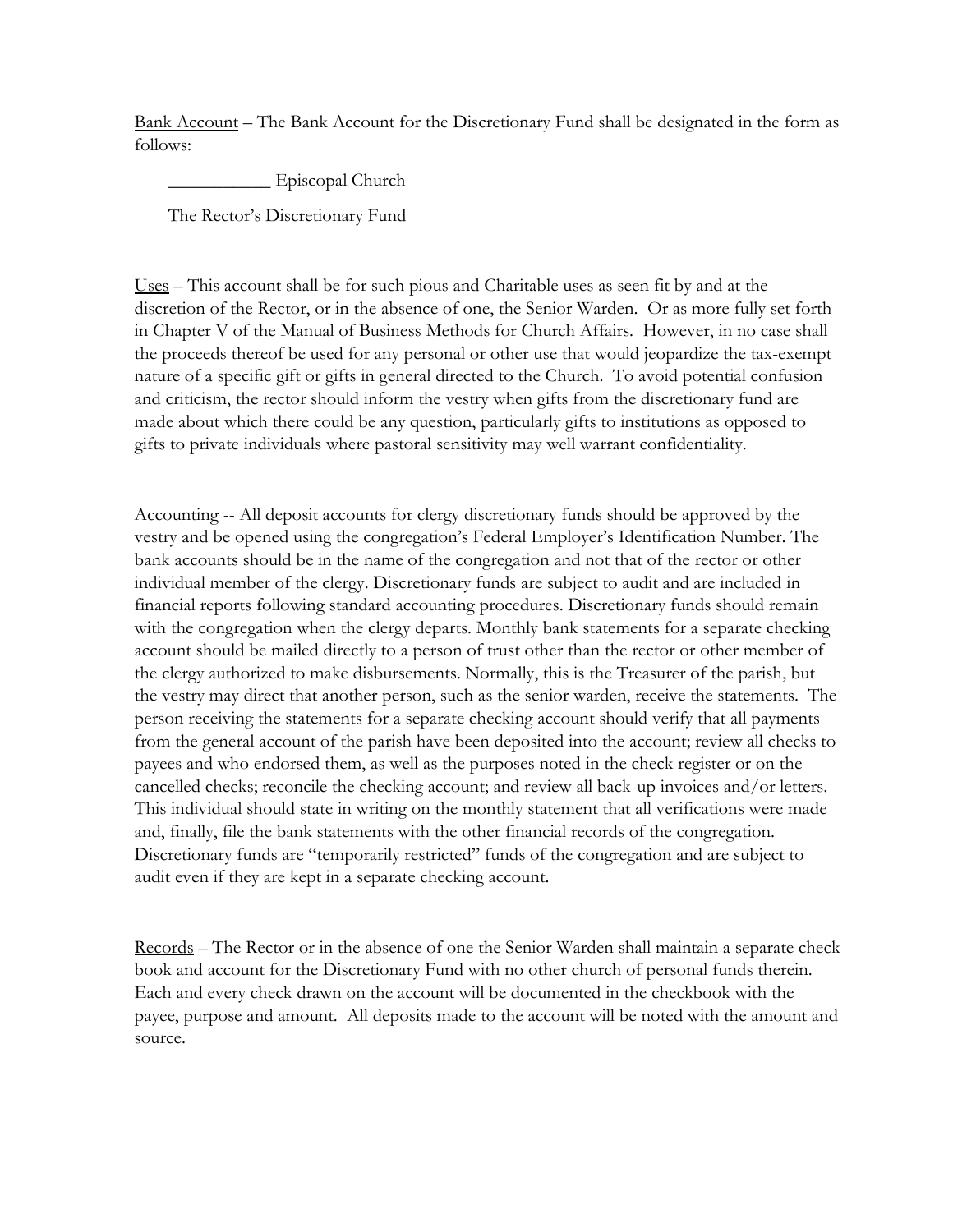Accountability – The confidential nature of some disbursements may require that a check be made payable to cash. In such a case the Rector or Senior Warden should keep a private record to provide to the auditor of the church records or the IRS. Otherwise the auditor or such persons appointed by the vestry should examine the checkbook on an annual basis.

Transfer – Upon the retirement, resignation or death of the Rector or Senior Warden, the account will be re-named as appropriate with a new bank resolution and all funds therein transferred to care of the new Rector or Senior Warden.

Review – In addition to the foregoing, it is urged that at the beginning of a new ministry, the Rector and the vestry address the issue of the Discretionary Fund. The person administering the Discretionary Fund is in a position of trust. The Individual is handling funds that are not his or her own personal property. Such a person is therefore obligated to do this with a high degree of care in order neither to waste the funds nor to let them be co-mingled with personal funds. The administrator of a discretionary fund must use these funds only for the purpose for which they were entrusted into his or her care.

Confidentiality -- The rector or other person authorized to make payments from the funds may be permitted to maintain confidentiality over expenditures made for the direct assistance of named individuals in a manner determined and jointly agreed to by the rector or other authorized person and the vestry.

"Pass-Through" Gifts -- Contributions made to the discretionary fund for the direct benefit of a named individual ("pass through" gifts) are not deductible charitable contributions and should not be accepted.

# **Accounting**

Until such time as an outline of procedures for accounting is adopted by the vestry, a "Manual of Business Methods for Church Affairs" should be followed. Monthly Financial Statements are prepared by the Finance Secretary, reviewed by the Treasurer and presented to the Vestry at their meetings.